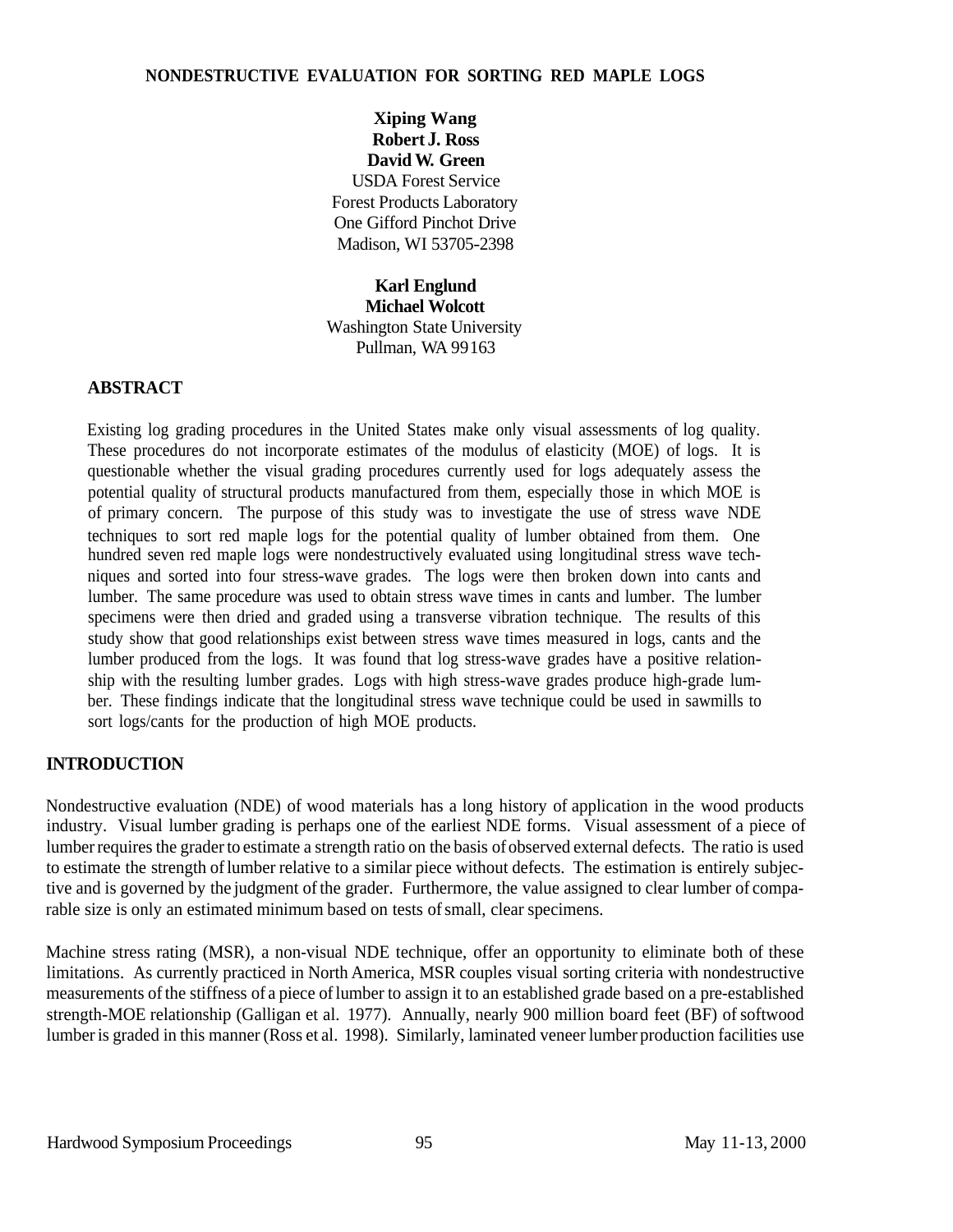stress wave NDE techniques to sort incoming veneer into strength categories, which are established through empirical relationships between stress wave velocity and strength (Sharp 1985).

Although research efforts have paved the way for the successful use of NDE with finished products, little effort has been expended on developing NDE techniques for use in grading or sorting logs for structural quality. Existing log grading procedures in the United States make only visual assessments of log quality (Green and Ross 1997). These procedures do not incorporate estimates of the modulus of elasticity (MOE) of the wood in logs. It is questionable whether the visual grading procedures currently used for logs adequately assess the potential quality of structural products manufactured from them, especially those in which MOE is of primary concern. In addition, the research that has been conducted on log NDE has focused on the use of relatively costly scanning techniques (Benson-Cooperet al. 1982, Burgess 1984, Chang et al. 1987, Funt and Bryant 1987, Holoyen and Birkeland 1987, Taylor et al. 1983). which can have limited applications in the field. Techniques that have been investigated include NMR and x-ray-based tomography.

In recent years, some research has been conducted to investigate the feasibility of using longitudinal stress wave/ vibration techniques for evaluating log quality. Aratake et al (1992) utilized longitudinal vibration characteristics to estimate the quality of lumber obtained from 59 Sugi logs and observed a strong relationship between the natural frequency of logs and log MOE. Ross and others examined the relationship between log measurements and the quality of lumber obtained from 95 balsam fir logs and 98 eastern spruce logs (Ross et al. 1997). They observed useful relationships, with the relationship being exceptionally strong for eastern spruce logs. Green and Ross (1997) described the results from a series of studies using the same technique with Douglas-fir, westem hemlock, and southern pine logs in which comparable results were obtained.

The objective of this study was to investigate the use of longitudinal stress wave NDE techniques to sort red maple logs based on the potential structural quality. Specific objectives were to 1) examine the relationships between the stress wave times measured in logs and corresponding cants and lumber; and 2) determine if a positive relationship exists between log stress wave grades and the grades of lumber obtained from the logs.

# **MATERIALS AND METHODS**

One hundred seven red maple logs were evaluated at a sawmill in Buchanan, West Virginia. For each log, longitudinal stress wave transmission time was determined using the experimental setup shown in Figure 1. The setup consisted of a specially equipped personal computer, a hand-held hammer, and an accelerometer fixed to one end of the log. A stress wave was induced in the log through a hammer impact on the opposite end, and the resulting stress wave was recorded in the computer. A detailed description of the instrumentation and analysis procedures used is given by Ross et al. (1994), and a discussion of the application to large wood specimens is included in Schad et al (1995).



Figure 1. Experimental setup for stress wave measurement.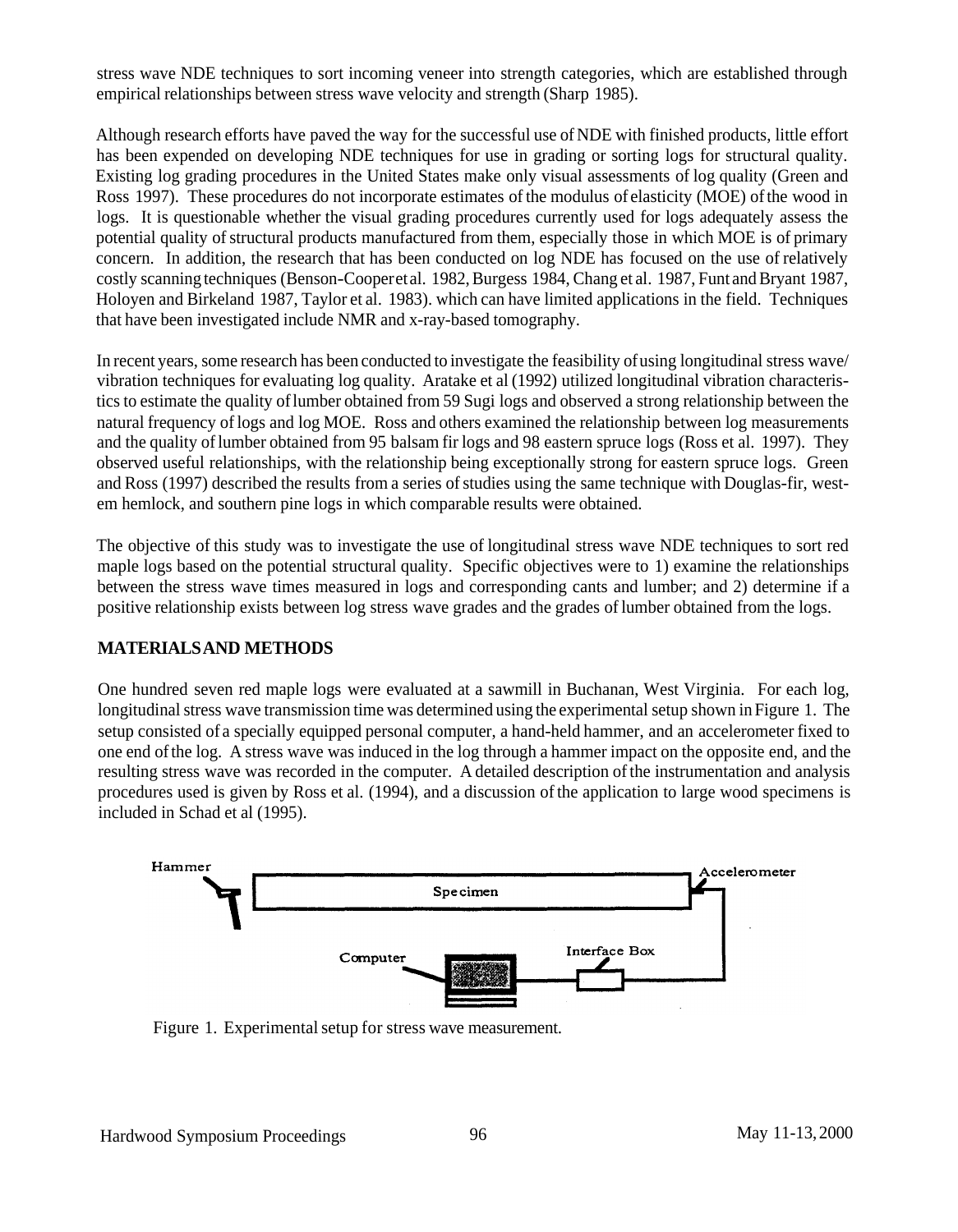After testing each log, they were sawn into  $6x8$ -in.  $(152x203$ -mm) cants. Each cant was then sawn into  $2x6$ -in. (51x152-mm)lumber. Special care was taken to ensure that individual lumber specimens could be traced to the cant and the log from which they were sawn. Stress wave transmission times in cants and lumber were then determined in green condition. After stress wave tests, the green lumber was placed in a dehumidification kiln and dried to approximately 12 percent moisture content. Stress wave time in lumber was also obtained in dry condition. Flatwise MOE was then determined for each dry lumber specimen using a transverse vibration NDE technique (Ross et al. 1991).

# **RESULTS AND DISCUSSION**

Stress wave transmission times have been recognized as good indicators of wood strength and stiffness. In this paper, the stress wave times (SWT) measured in red maple logs and corresponding cants and lumber were reported on the unit per length basis (time/length). Therefore, lower SWT, that is higher stress wave speed, indicates higher strength and stiffness.

The SWT of logs ranged from 77.3 to 108.2 us/ft with an average of 88.1 us/ft, which was about 3 percent higher than that of cants and green lumber. The SWT value for lumber was the average value of all four pieces of lumber obtained from each cant. It was found that the SWT of green lumber was very close to that of cants. For cants, SWT ranged from 75.4 to 104.3 µs/ft with an average of 85.6 µs/ft. For green lumber, SWT ranged from 72.6 to 105.7 µs/ft with an average of 85.1 µs/ft. However, due to the loss of moisture content, the SWT measured on dry lumber decreased about 18 to 20 percent compared with that measured in green lumber, cants, and logs.

Regression analyses were also conducted to compare SWT values for logs and the corresponding cants and lumber obtained from them. Specifically, stress wave times were compared for logs and cants, cants and lumber, and logs and lumber. Results obtained from those analyses are summarized in Table 1. The results indicated that strong relationships existed between SWT of logs, cants, and green lumber (r=0.75 - 0.92). A good relationship was also found between cants and dry lumber. As expected, the correlation coefficient was not very high for dry lumber and logs (r=0.68). This could be caused by several important factors that were involved in the conversion from logs to dry lumber, such as loss of moisture, removal of external materials, and drying defects. However, these relationships are strong enough to indicate that it should be possible to use stress wave time (SWT) to sort red maple logs for the production of structural products.

| Stress wave times (SWT) inlogs,<br>cants, and lumber $(\mu s/ft)$                                       |                                                                      | Linear regression<br>model                                                                                          | Correlation<br>coefficient           | Standard error<br>of estimate             |
|---------------------------------------------------------------------------------------------------------|----------------------------------------------------------------------|---------------------------------------------------------------------------------------------------------------------|--------------------------------------|-------------------------------------------|
| Y                                                                                                       | X                                                                    | $y=a+bx$                                                                                                            | r                                    | $S_{yx}$                                  |
| SWTincant<br>SWT in green<br>lumber<br>SWT in green<br>lumber<br>SWT in dry lumber<br>SWT in dry lumber | SWT in log<br>SWT in log<br>SWT in cant<br>SWT in log<br>SWT in cant | $y = 1734 + 0.8775x$<br>$y = 2413 + 0.8245x$<br>$y = 742 + 0.9432x$<br>$y = 4870 + 0.8297x$<br>$y = 3525 + 0.9203x$ | 0.82<br>0.75<br>0.92<br>0.68<br>0.80 | 461.2<br>541.8<br>318.4<br>680.6<br>551.0 |

Table 1. Regression analyses of stress wave times (SWT) for red maple logs and corresponding cants and lumber produced from logs<sup>a</sup>.

 $a = 1 \text{ }\mu\text{s/ft} = 3.28 \text{ }\mu\text{s/m}.$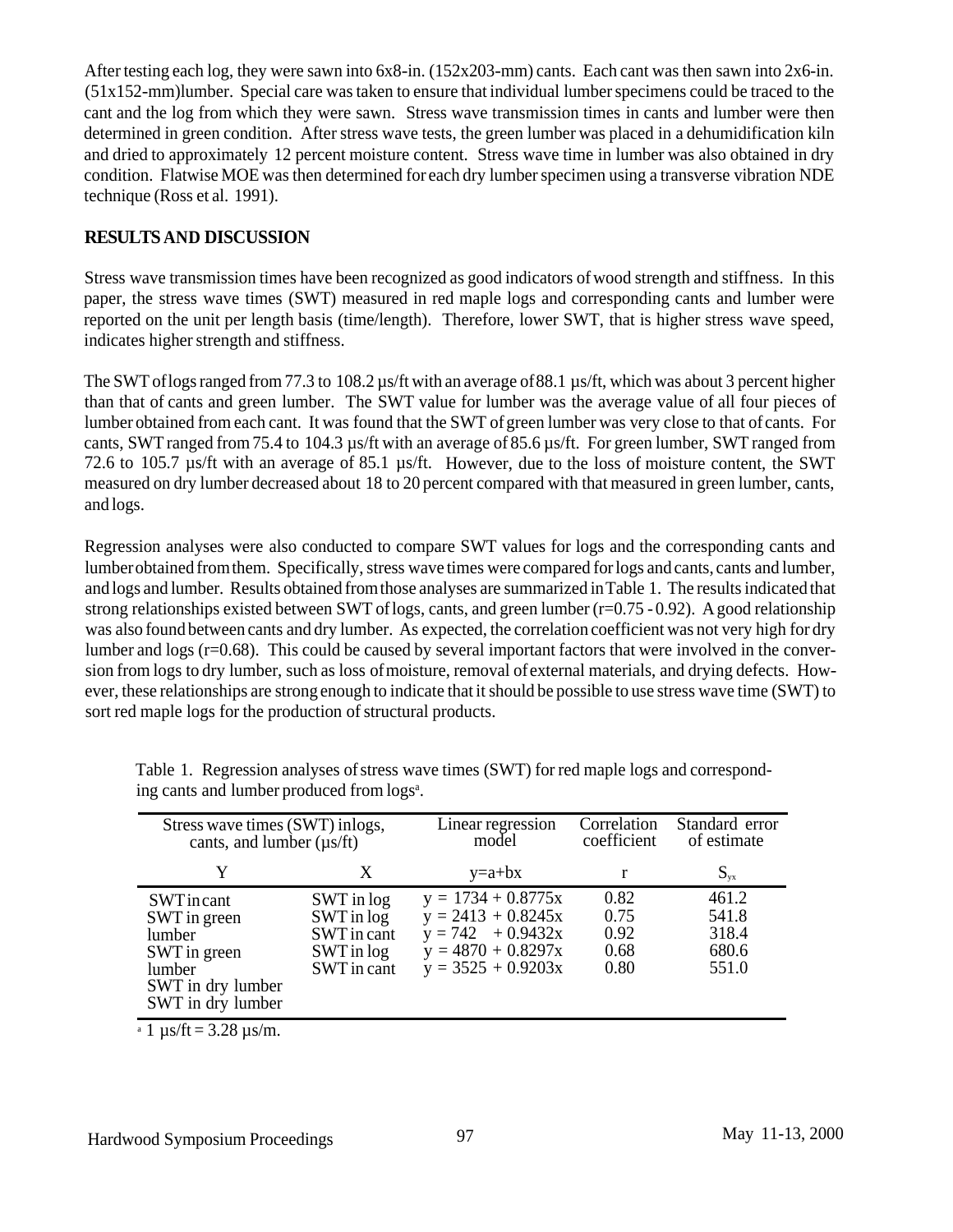Based on above results obtained from stress wave measurements, the red maple logs were sorted into four grades (G-I, G-II, G-III, and G-IV) as follows:

G-I 
$$
<
$$
 83 µs/ft;  
\nG-II = 83 - 91 µs/ft;  
\nG-III = 91 - 100 µs/ft;  
\nG-IV > 100 µs/ft.

It was found that the majority (78 percent) ofthe logs fell into G-I and G-II grades. Only 15 percent of logs were in G-III grade and 7 percent of logs were in G-IV grade. Figure 2 shows the average lumber MOE for different log stress wave grades. Note that the lumber produced from G-I logs has the highest average MOE of  $1.86 \times 10^6$ lb/in<sup>2</sup>, followed by the lumber produced from G-II logs, with an average MOE of 1.79 x 10<sup>6</sup> lb/in<sup>2</sup>, and the lumber from G-III logs with an average MOE of 1.60 x 10<sup>6</sup> lb/in<sup>2</sup>. The lumber from G-IV logs has the lowest average MOE of  $1.43 \times 10^6$  lb/in<sup>2</sup>.



Figure 2. Average lumber MOE for different log stress wave grades.

The relationship between log stress-wave grades and lumber quality can be further illustrated by comparing log grades to lumber grades. The lumber produced from logs were therefore broken down into four grades (g1, g2, g3, and g4), based on lumber MOE determined from transverse vibration tests:

> $g1 > 2.00$  Mpsi:  $g2 = 1.61 - 2.00$  Mpsi;  $g3 = 1.20 - 1.60$  Mpsi; g4 < 1.20 Mpsi.

Figures 3, 4, 5, and 6 show the lumber yields for four different log stress-wave grades. Note that the lumber yield is shown on the Y-axis as the number of boards produced. Seventy-one percent of lumber from G-IV grade logs (SWT > 100 µs/ft) fell into g3 and g4 grades, and no g1 lumber was produced in this log grade. In G-III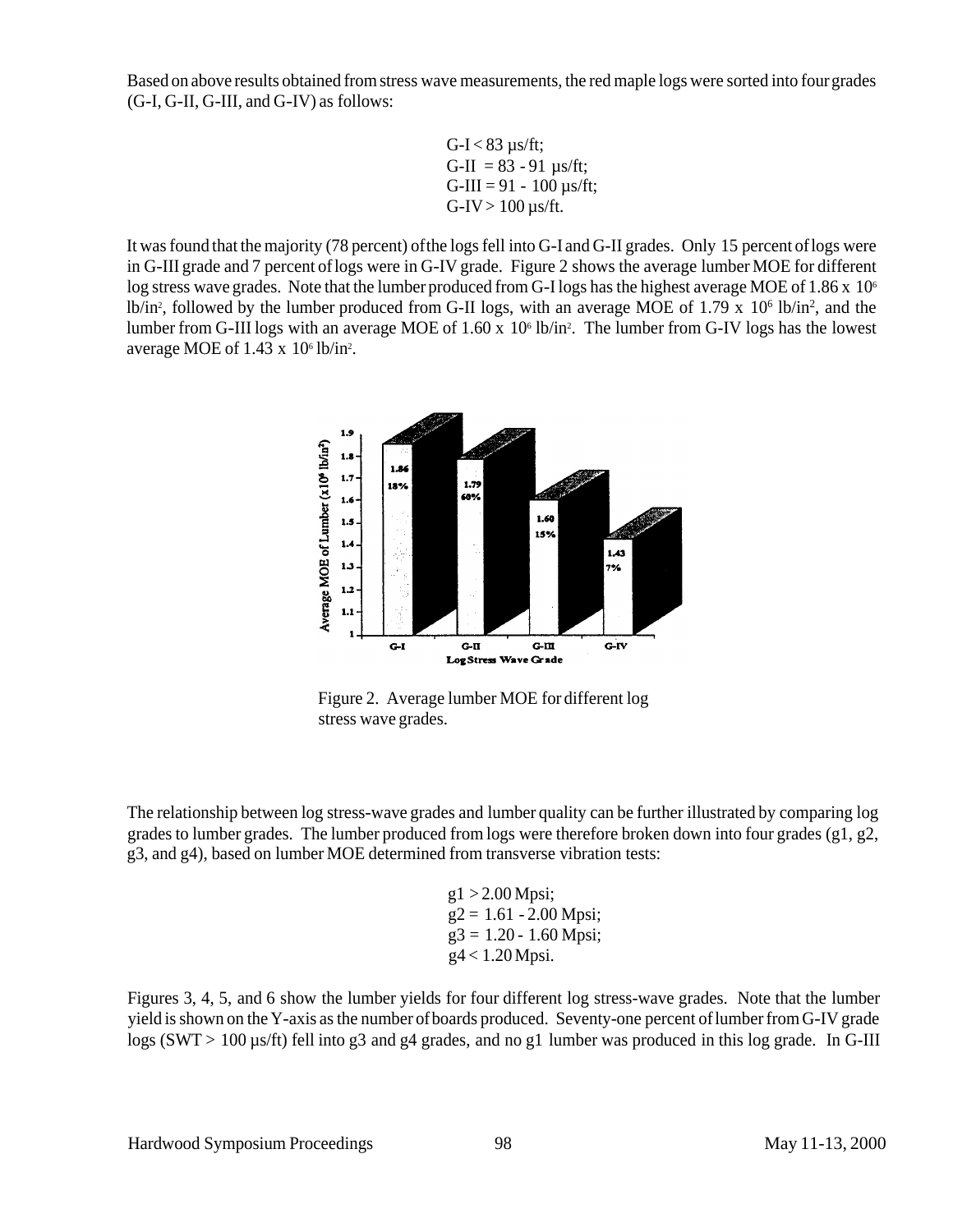grade logs (91  $\lt$  SWT  $\lt$  100 µs/ft), 87 percent of lumber produced was g2 and g3 grades, 7 and 6 percent of lumber fell into g1 and g4, respectively. In G-II (83  $\lt$  SWT  $\lt$  91 µs/ft) and G-I (SWT  $\lt$  83 µs/ft) logs, the percentage of high grade lumber continuously moved up to 73 and 86 percent, respectively. Clearly, log stresswave grades have a positive relationship with the grades of lumber produced from the logs. Logs with high stress-wave grades contain high-grade lumber. If we use a log cut-off value of 91 µs/ft in this case, we can expect a 76 percent yield of g1 and g2 lumber from the logs. This indicates that a significant improvement in the mechanical performance of red maple could be achieved with a simple sort-model to segregate "high"and "low" quality stress-wave-rated logs.

#### **CONCLUSIONS**

The results of this study show that good relationships exist between stress wave times measured in logs, cants and the lumber produced from the logs. Log stress-wave grades have a positive relationship with the grades of



G-IV (log stress wave time  $> 100\mu s/ft$ ) G-III (log stress wave time: 91 - 100 $\mu s/ft$ )



Figure 3. Lumber yield for log stress wave grade Figure 4. Lumber yield for log stress wave grade



G-II (log stress wave time:  $83 - 91\mu s/ft$ )



Figure 5. Lumber yield for log stress wave grade Figure 6. Lumber yield for log stress wave grade<br>G-I (log stress wave time < 83us/ft)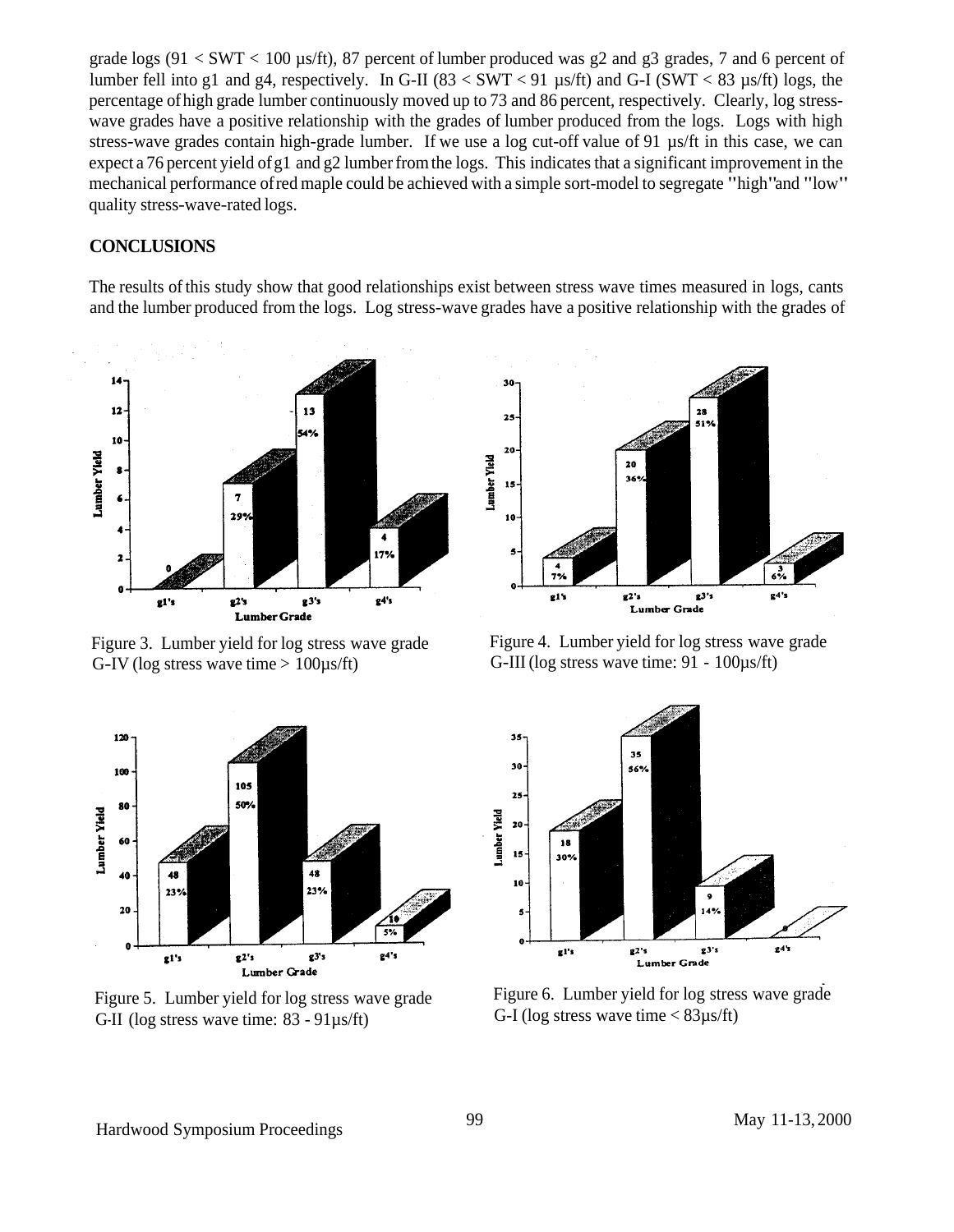lumber produced from the logs. It was found that logs with high stress-wave grades produced high-grade lumber. If we use a log cut-off value of 91 µs/ft in this case, we can expect a 76 percent yield of g1 and g2 lumber from the logs. Therefore, it was concluded that this longitudinal stress wave technique could be used in sawmills to sort logs/cants for the production of high MOE products.

### **REFERENCES**

Aratake, S., T. Arima, T. Sakoda and Y. Nakamura. 1992. Estimation of modulus of rupture (MOR) and modulus of elasticity (MOE) of lumber using higher natural frequency of log in pile of logs. Possibility of application for Sugi scaffolding board. Mokuzai Gakkaishi 38(11):995-1001.

Benson-Cooper, D.M., R.L. Knowles, F.J. Thompson and D.J. Cown. 1982. Computed tomographic scanning for the detection of defects within logs. Bull. No. 8., Forest Res. Inst., New Zealand Forest Serv., Rotorua, New Zealand.

Burgess, A.E. 1984. Potential application of medical imaging techniques to wood products. In: Proc. of the 2<sup>nd</sup> Inter. Congress on Scanning Technology in Sawmilling. Special Publ. No. 21. Forintek Canada Corp., Vancouver, B.C., Canada.

Chang, S.J., P.C. Wang and J.R. Olson. 1987. Nuclear magnetic resonance imaging of hardwood logs. In: Proc. of the 2<sup>nd</sup> Inter. Congress on Scanning Technology in Sawmilling. Pap. IX. Oakland/Berkely Hills, Calif.

Funt, B.V. and E.C. Bryant. 1987. Detection of internal log defects by automatic interpretation of computer tomography images. Forest Prod. J. 37(1):56-62.

Galligan, W.L., D.V. Snodgrass and G.W. Crow. 1977. Machine stress rating: practical concerns for lumber producers. Gen. Tech. Rep. FPL-GTR-7. Madison, WI: U.S. Department of Agriculture, Forest Service, Forest Products Laboratory.

Green, D.W. and R.J. Ross. 1997. Linking log quality with product performance. In: Proc. IUFRO All Division 5 Inter. Conf,. July 7-12, 1997, Pullman, Wash. IUFRO, Rome, Italy.

Holoyen, S. and R.Birkeland. 1987. Industrial methods for internal scanning of log defects: a progress report on an ongoing project in Norway. In: Proc. 2<sup>nd</sup> Inter. Congress on Scanning Technology in Sawmilling. Pap. No. X1-X18. San Francisco, Calif.

Ross, R.J., E.A. Geske, G.L. Larson and J.F. Murphy. 1991. Transverse vibration nondestructive testing using a personal computer. FPL-RP-502. USDA Forest Serv., Forest Prod. Lab., Madison, Wis.

Ross, R.J., R.C. De Groot and W.J. Nelson. 1994. Technique for nondestructive evaluation of biologically degraded wood. Experimental Tech. 18(5):29-32.

Ross, R.J., K.A. McDonald, D.W. Green and K.C. Schad. 1997. Relationship between log and lumber modulus of elasticity. Forest Prod. J.  $47(2):89-92$ .

Ross, R.J., B.K. Brashaw and R.F. Pellerin. 1998. Nondestructive evaluation of wood. Forest Prod. J. 48(1):15-19.